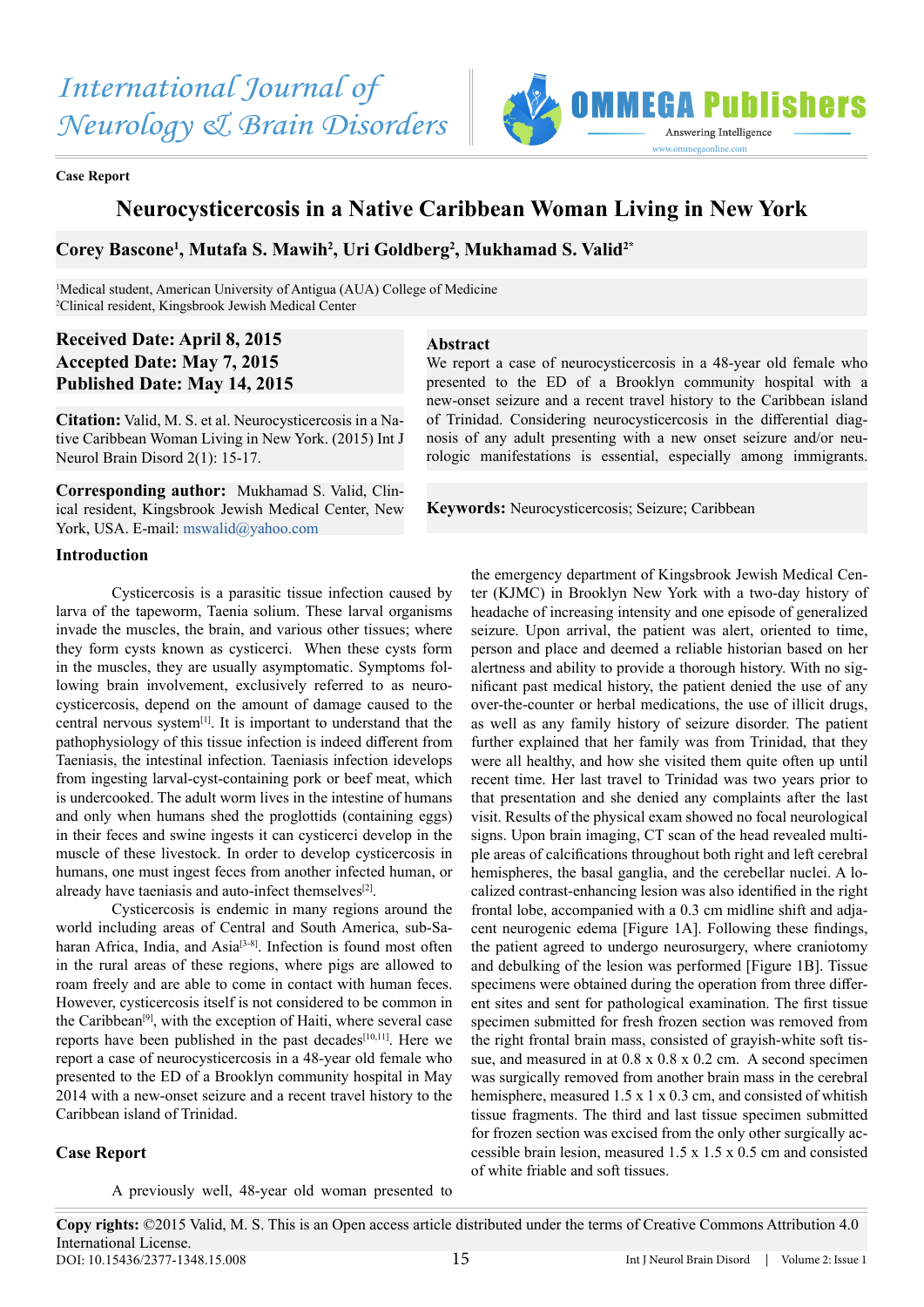



**Figure 1A:** CT scan of the head on presentation showing Right frontal peripherally enhancing centrally necrotic lesion with slight right-to-left subfalcine herniation approximately 0.3 cm.



**Figure 1B:** CT scan of the head Status post debulking procedure(1st postoperative day)right frontal lobe lesion with routine postoperative appearance

The pathologic report later revealed degenerating glial tissue, tubular areas with marked wall calcification, multinucleated giant cells, psammoma-like bodies and various foci of mononuclear cells [Figure 2A-C]. No evidence of malignancy was reported amongst these pathological findings and thus, the differential diagnosis of vascular malformation with marked wall calcification versus parasitic infection with cysticercosis was considered. Medical treatment was started empirically with albendazole, oral steroids and anticonvulsant therapy. The patient was discharged after thorough explanation of the findings and management of the suspected infection was conducted. Following the initiation of treatment, the patient remained free of clinical symptoms and serial CT scans of the brain displayed significant healing of the frontal lobe lesion at both the one and two month mark post-operatively; confirming the diagnosis of neurocysticercosis [Figure 3].



**Figure 2: A)** Pathology slides showing degenerated neural tissue with tubular areas with marked calcification in the wall (arrow head) and lumen showing clear pale material.



**B)** Cross-section of a hematoxylin & eosin stained tubular structure with marked wall calcification



**C)** Cross-section of the tubular structures with adjacent degenerative neural tissue in Gomori's Methenamine silver stain.



Figure 3: CT scan of the head 1 month after surgery showing near complete treatment response with decreased enhancement and decreased vasogenic edema surrounding a right frontal cavity representing a postsurgical site.

The patient completed her medication regimen, as well as physical therapy and six months later on January  $6<sup>th</sup> 2015$ , the patient presented to the KJMC emergency department following a tonic-clonic seizure of 2-3 minute duration. The patient experienced the seizure while eating lunch at her place of work, did not recall what happened during the episode, and was disoriented to time and place for ten minutes following the seizure. At time of exam, no neurological symptoms were reported and CT scan of the head was negative for acute changes. While waiting for the results of the MRI, the patient was placed on 1000 mg of IV Dilantin. MRI later reported no new enhancements or lesions and focal gliosis of the post-operative cavity from prior craniotomy. With satisfactory imaging reports and no observable neurologic defects, it was determined that the patient should remain on an anti-epileptic for at least two years in order to prevent any additional seizures and ensure proper recovery.

### **Discussion**

The clinical presentation of neurocysticercosis is quite variable, ranging from vague neurological symptoms, all the way to sudden death; with abnormal physical exam findings occurring in only 20% or less of patients<sup>[12]</sup>. Other signs and symptoms of neurocysticercosis include epilepsy, which is the most common symptom, appearing in over 70% of infected patients<sup>[13]</sup>, as well as headache, dizziness, stroke, and neuropsychiatric symptoms. The appearances of these clinical findings depend on many factors including the location and size of the cystic space. The stages of neurocysticercosis vary depending